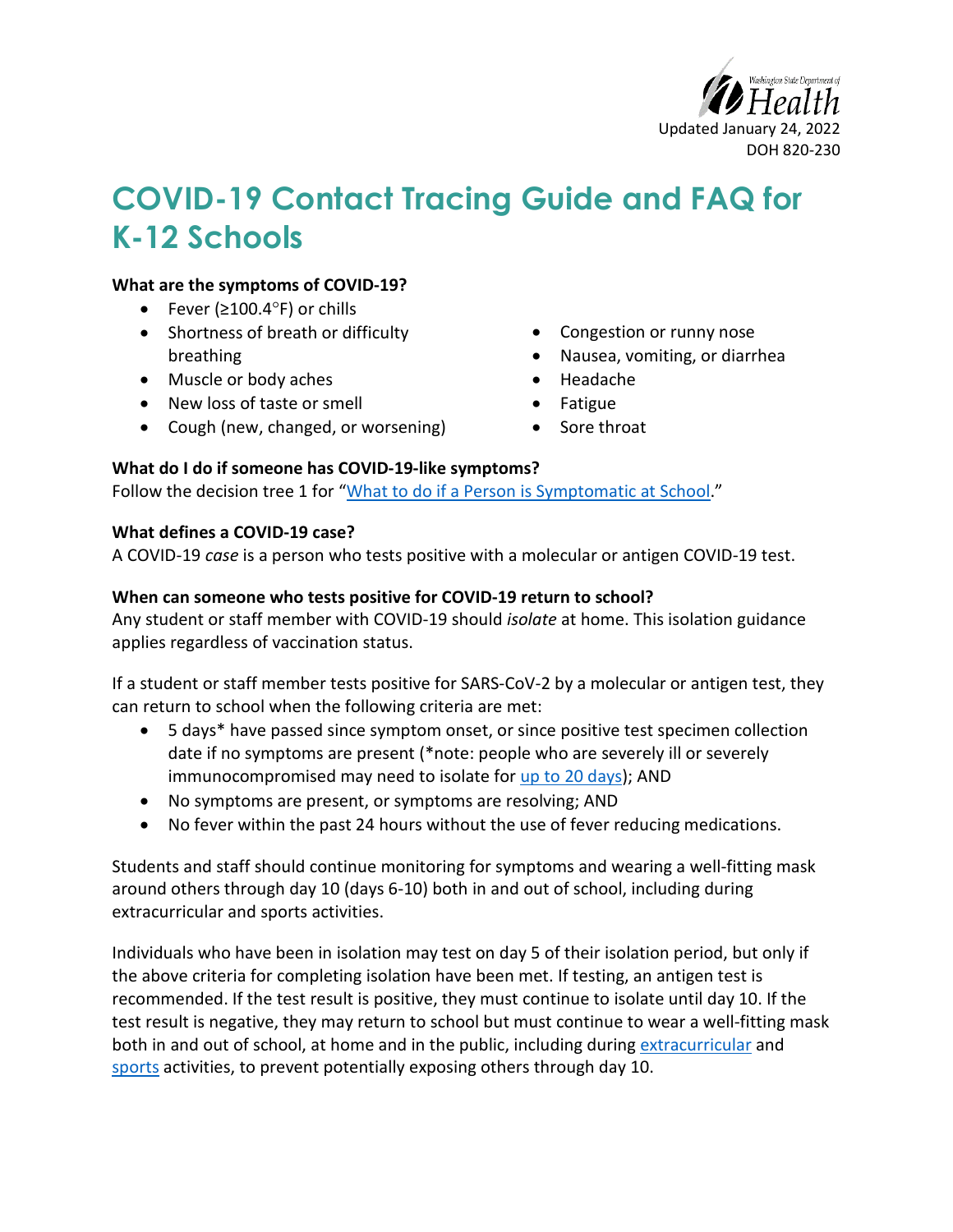Follow the decision tree 1 for ["What to do if a Person is Symptomatic at School"](https://www.doh.wa.gov/Portals/1/Documents/1600/coronavirus/820-229-SymptomDecisionTreeCTChecklistSchools.pdf) and reference the "Isolation" section of the [K-12 Requirements for 2021-2022](https://www.doh.wa.gov/Portals/1/Documents/1600/coronavirus/820-105-K12Schools2021-2022.pdf) for additional information.

# **How do I know when someone who tests positive for COVID-19 was contagious?**

This may also be referred to as a when a COVID-19 case was *infectious*. The period of time during which a COVID-19 case might transmit the virus, or expose others to the virus, is called their *contagious period*.

- If the individual who tested positive has symptoms, they are considered contagious 2 days before their first symptoms began and lasts until the end of their isolation period.
- If the individual who tested positive does not have symptoms, they are considered contagious 2 days before the day their test sample was collected and lasts until the end of their isolation period.

# **What is contact tracing?**

Contact tracing helps protect students, staff, and their families by:

- Letting people know they may have been *exposed* to COVID-19 (that they are *close contacts)* and should monitor their health for signs and symptoms of COVID-19.
- Helping people who may have been *exposed* to COVID-19 get tested.
- Asking people to self-quarantine or participate in Test to Stay with modified quarantine if they are identified as a *close contact*.

# **How do I identify who is a close contact?**

Use the ["COVID-19 Contact Tracing Checklist for K-12 Schools"](https://www.doh.wa.gov/Portals/1/Documents/1600/coronavirus/820-229-SymptomDecisionTreeCTChecklistSchools.pdf) as a guide to identify close contacts in schools. For additional information, also see the "Identifying Close Contacts in the School Setting" section of the DOH [K-12 Supplemental Considerations](https://www.doh.wa.gov/Portals/1/Documents/1600/coronavirus/820-218-K12SupplementalRecommendations.pdf) document.

# **More information about close contacts in schools:**

While physical distancing seeks to limit exposure and transmission, the definition of a *close contact* is distinct from physical distancing requirements in schools or in other settings. CDC defines a close contact based on proximity and duration of exposure.

- In most settings, for COVID-19, a close contact is anyone who was within 6 feet of an infectious person for a total of 15 minutes or more over a 24-hour period (for example, three individual 5-minute exposures for a total of 15 minutes). An infectious person can spread COVID-19 starting from 2 days before they have any symptoms or, if they are asymptomatic, 2 days before their sample that tested positive was collected.
- In the K-12 indoor classroom setting, or a structured outdoor setting (e.g., holding class outdoors with educator supervision), where masks are worn correctly and consistently, the close contact definition excludes individuals who were between 3 to 6 feet of an infectious person if both the infectious person and the exposed individual(s) correctly and consistently wore well-fitting masks the entire time.

If you have questions about what might be considered a close contact, work with your LHJ.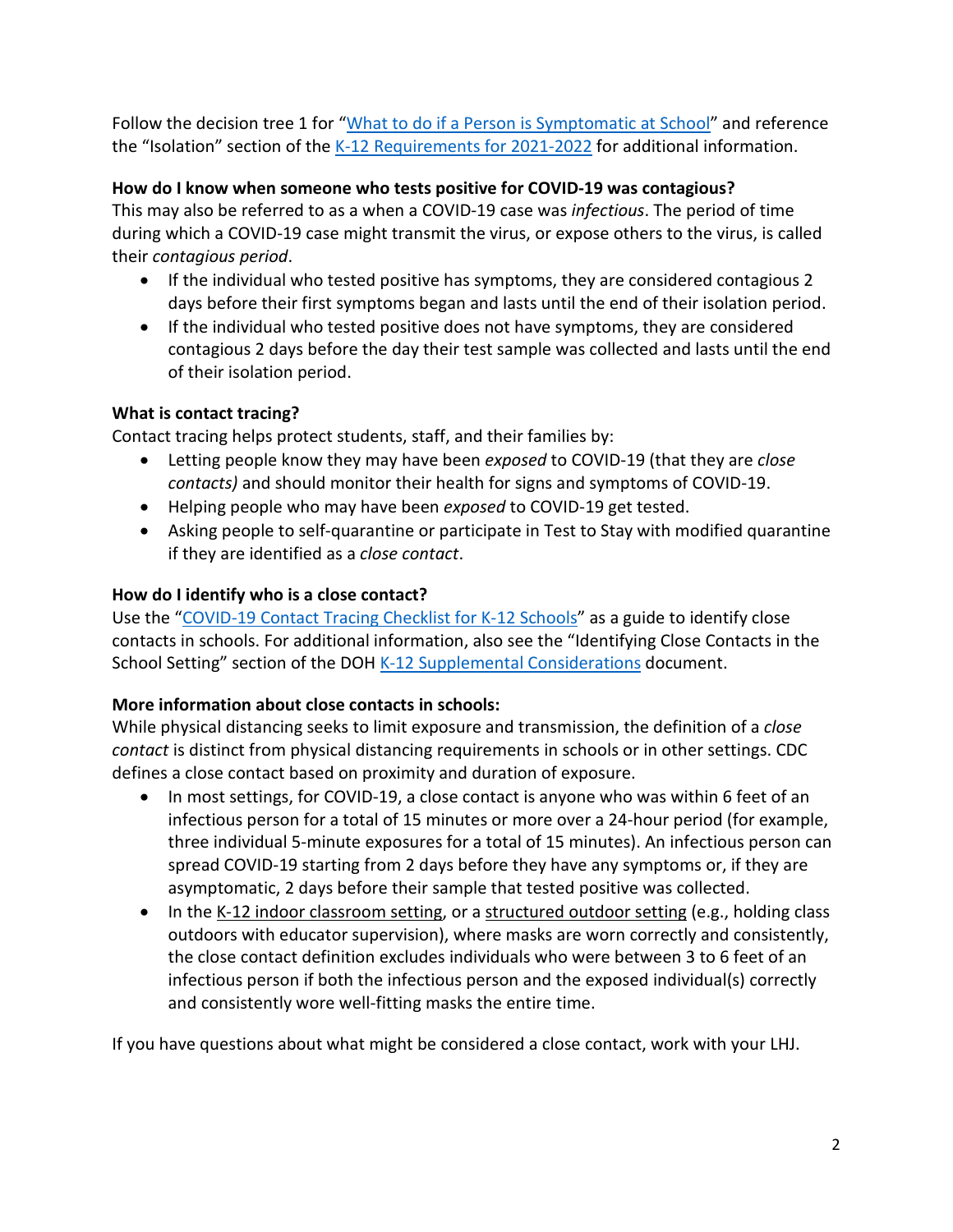# **Which close contacts need to stay home?**

Follow the decision tree 2 for how to ["Identify and Care for Close Contacts](https://www.doh.wa.gov/Portals/1/Documents/1600/coronavirus/820-229-SymptomDecisionTreeCTChecklistSchools.pdf) at School." *Quarantine* is when someone who has been identified as a close contact stays home and away from others for the recommended period of time.

#### **Who Must Quarantine:**

Students and staff who come into close contact with someone with COVID-19 should quarantine for at least 5 days (day 0 through day 5) after their last close contact\* with a person who has COVID-19 if they are in one of the following groups:

- Those who are not vaccinated or have not completed a primary vaccine series.
- Ages 18 or older and completed the primary series of recommended vaccine but have not received a recommended booster shot when eligible.

\**For household exposures this would be the last day the person with COVID-19 is considered infectious.* 

# **Who Does Not Need to Quarantine:**

Students and staff who come into close contact with someone with COVID-19 do not need to quarantine if they:

- Are ages 18 or older and have received all recommended vaccine doses, including boosters and additional primary shots for some immunocompromised people.
- Are ages 5-17 years and completed the primary series of COVID-19 vaccines.
- Had confirmed COVID-19 within the last 90 days.

# **When can someone who is identified as a close contact return to school?**

There are three quarantine options for close contacts. To reduce days out of the classroom and balance the need to limit transmission, DOH strongly recommends schools use the DOH Test to Stay protocol, which requires testing of eligible individuals.

**1. For schools participating in a Test to Stay program: Students and staff eligible for Test to Stay may attend school, school-related extracurricular activities, and school-aged child care during their quarantine period if they participate in serial testing.** This is known as *modified quarantine*. Students or staff who opt out of testing or who have accommodations that allow them to attend school and not wear a well-fitting mask or face shield with a drape or wrap are not eligible for modified quarantine. Please see the "Test to Stay" section of th[e K-12 Supplemental Considerations](https://www.doh.wa.gov/Portals/1/Documents/1600/coronavirus/820-218-K12SupplementalRecommendations.pdf) document for information on Test to Stay and modified quarantine.

Not all schools or districts have Test to Stay Programs, but those who do should use it to minimize exclusions from in-person instruction. Schools that want to start a Test to Stay program should contact [Learn to Return](https://learntoreturn.org/) for support if desired, but this is not a requirement.

# **2. For schools not participating in a Test to Stay program: Students or staff must**

**quarantine at home.** Quarantine can end after 5 full days beginning after the last close contact (the date of last close contact is considered day 0) if no symptoms have developed and after receiving a negative test result from a test taken no sooner than day 5.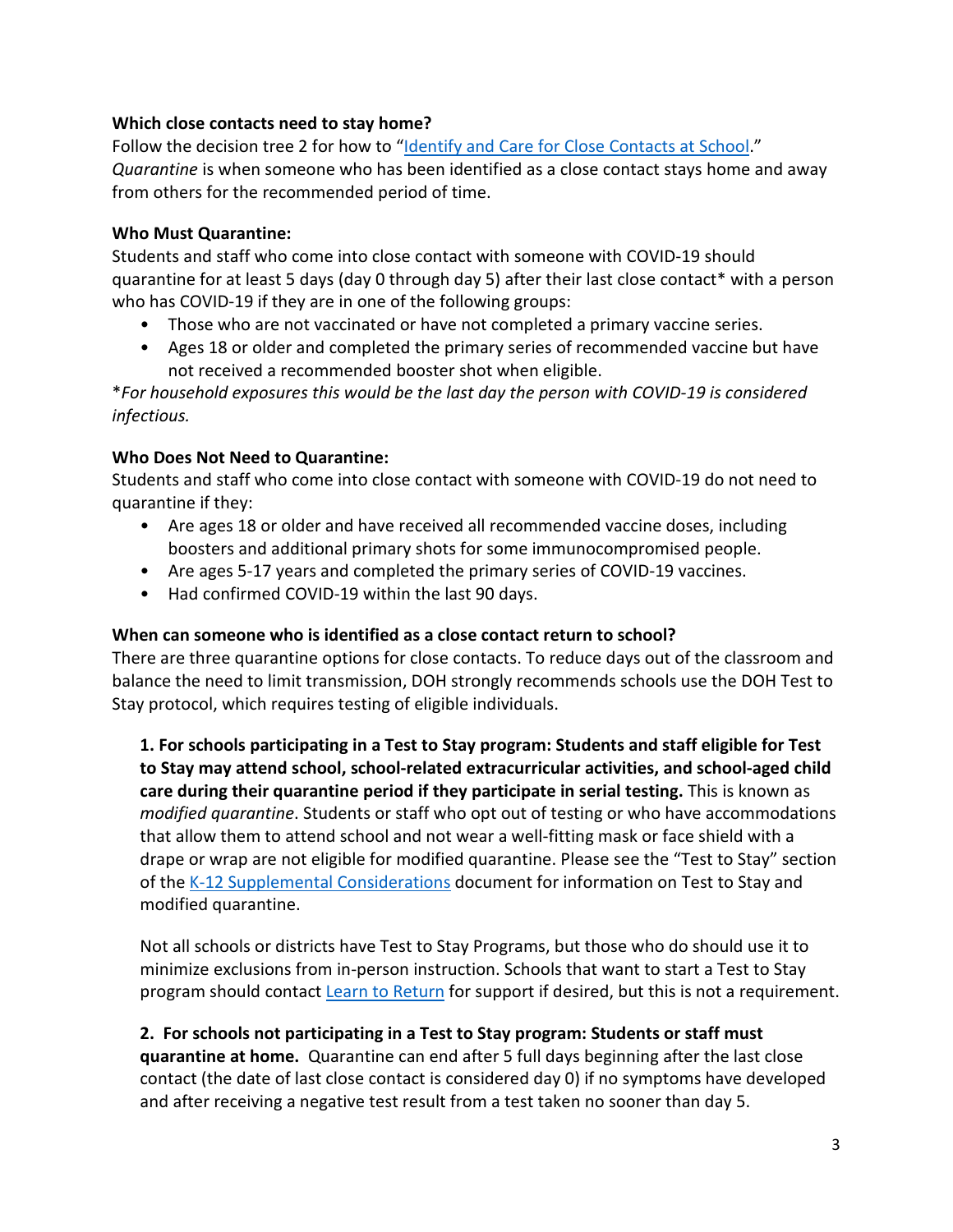Students and staff must wait to receive a negative test result from a test taken no sooner than day 5 post-exposure and provide the negative test documentation to the school before returning.

Negative test results may come from school testing programs, a health care provider, local health jurisdiction, pharmacy, or other community-based test site. Proof of a negative COVID-19 test includes the original, a copy, or a photo of a document or other communication from the test provider or laboratory that shows:

- The first and last names of the individual tested.
- The type of test performed (must be molecular or antigen).
- The date the specimen was collected (must be on or after day5 post-exposure).
- A negative result.

At-home tests should be considered in coordination with local public health.

Students and staff should continue monitoring for symptoms and wearing a well-fitting mask around others through day 10 (days 6-10) both in and out of school, including during [extracurricular](https://www.doh.wa.gov/Portals/1/Documents/1600/coronavirus/820-105-K12Schools2021-2022.pdf) and [sports](https://www.doh.wa.gov/Portals/1/Documents/1600/coronavirus/820-105-K12Schools2021-2022.pdf) activities.

**3. Students and staff who choose not to test or do not get tested will need to quarantine for at least 10 days.** Please see the "Quarantine" section of the DOH [K-12 Requirements](https://www.doh.wa.gov/Portals/1/Documents/1600/coronavirus/820-105-K12Schools2021-2022.pdf) document for more information.

If unsure about which quarantine option should be followed, consult with your LHJ.

# **What is the difference between isolation and quarantine?**

- Isolation separates people who are *sick* with a contagious disease like COVID-19 from people who are not sick.
- Quarantine separates people who were *exposed* to a contagious disease to see if they become sick. Quarantine can be longer than isolation because it takes people a few days to develop the infection. There are three options for quarantine outlined below. Consult with your local health department to choose the best option(s) for your school or district.
- Isolation and quarantine both work to slow the spread of COVID-19 by preventing further transmission of the virus by people who are sick or who have been exposed and may become sick.

# **More COVID-19 Information and Resources**

# Additional COVID-19 K-12 Resources

See the full Case Investigation and Contact Tracing Toolkit for schools on the DOH [COVID-19](https://www.doh.wa.gov/Emergencies/COVID19/ResourcesandRecommendations#schools)  [Resources and Recommendations](https://www.doh.wa.gov/Emergencies/COVID19/ResourcesandRecommendations#schools) page. Here you will also find the DOH K-12 Requirements for [2021-2022](https://www.doh.wa.gov/Portals/1/Documents/1600/coronavirus/820-105-K12Schools2021-2022.pdf) and [Supplemental Considerations to Mitigate COVID-19 Transmission in Schools.](https://www.doh.wa.gov/Portals/1/Documents/1600/coronavirus/820-218-K12SupplementalRecommendations.pdf)

# General COVID-19 Resources